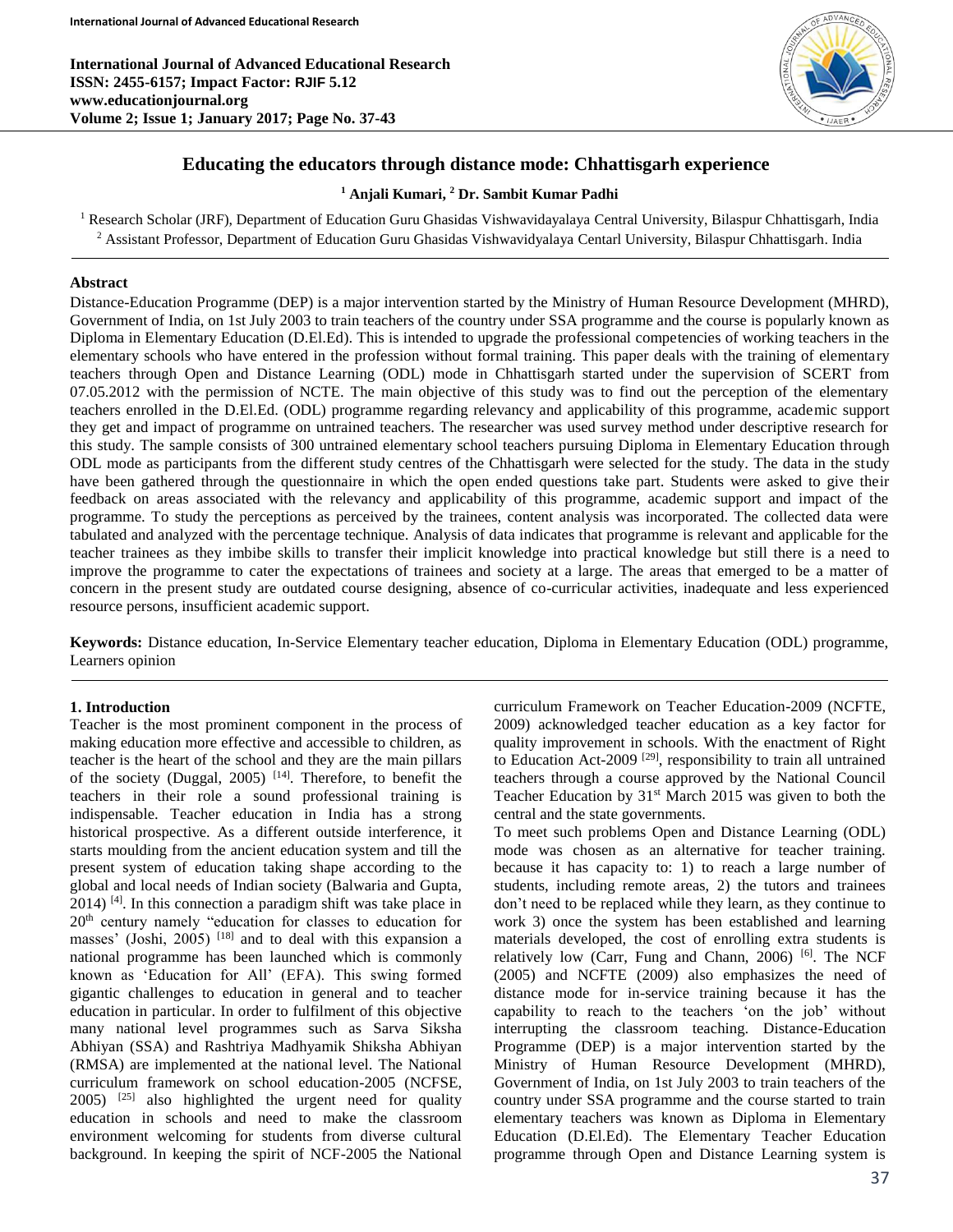proposed for advancement the professional competence of working teachers in the elementary schools who have entered the profession without formal training. The National Council for Teacher Education (NCTE) also accepts Open and Distance Learning (ODL) as a useful and feasible mode for the training of teachers presently serving in the elementary schools.

#### **1.1 In –Service Teacher Education through ODL Mode**

In service teacher education is mainly based on the needs of the teachers to reconstruct and update their knowledge from time to time as well as reequip their teaching skills so that they work in their field very effectively and face all the related field obstacles very competently. In- service teacher education and training programmes have their own journey from preindependence and post-independence period which is characterized by various policy and recommendations of different commissions and committees in context of its content and process. According to Perraton  $(2003)$  <sup>[27]</sup>, this is the area where distance education has been used extensively to provide pre-service Teacher Education, upgrading of academic qualification, in-service continuing professional development in subject content areas and instructional methods. Kothari and Dinker (2009) <sup>[11]</sup> and Nath (2012) <sup>[24]</sup> in their paper highlighted that the conventional modes and methods of teaching are not adequate for providing Education to all specially in the remote areas, so in order to make the teaching learning process effective and interesting as well as accessible to all, Distance mode of Education is one of the most effective means. Fozdar, Kumar and Saxena (2007) [16] found that most of the teachers were satisfied with the course materials and the Personal Contact Programme (PCP) conducted during the programme. According to Young and Lewis  $(2008)$  <sup>[39]</sup>, the National Centre for Education Statistics (NCES, 2002) reported that approximately 6% of all instructional faculties have taught at least one distance education class.

Chhattisgarh is the  $26<sup>th</sup>$  state of the Indian union came into existence on 1<sup>st</sup> November, 2000. The state is inhabited by a people of large cultural differences. Due to newly formed state and cultural diversity the state has great challenges in the field of education. On the one hand more number of teachers was required to fill the unmanned school and on the other there arose the need of teachers capable of managing diversified classrooms. All these challenges stood mounting to the newly formed state of Chhattisgarh. However some states may not have the capacity of teacher preparation in the numbers required. In these recognised state, Chhattisgarh is one of them (Department of school Education and Literacy, MHRD-2012) [10]. Beside it to fulfil the another objective of RTE Act 2009  $[29]$  as stated in Section 23(2), one of the biggest challenge faced by the state is training for the large number of Untrained Teachers, who will be recruited without possessing prescribed qualification. These teachers were huge in numbers, so training in the traditional face to face mode, without loss of teaching time in school was uphill task for the state. Seven states including Uttar Pradesh, Madhya Pradesh, Orissa, Chhattisgarh, Bihar, Assam, Jharkhand and West Bengal have prepared strategies for enabling the existing Untrained Teachers to acquire the D. Ed qualification through 'distance cum contact mode'. In Chhattisgarh training of untrained teachers is provided under the open distance D.Ed programme

of SCERT (Department of school Education and Literacy, MHRD-2012)<sup>[10]</sup>.

At the commencement of in-service teacher education programme for elementary teachers through Open and Distance mode much mystification raised among stakeholders regarding planning, organizing, quality, usefulness and success of the programme. Such as:

- As Chhattisgarh is a new born state with several social and cultural diversity, how this progamme will cater all those obstacle with its prescribed structure
- Due to so much geographical barriers, how will be the resources made available for the trainees.
- As majority of stakeholders are not familiar with distance mode of learning, which can cause discontinuity and misconception about programme and it may be lead to failure of the programme.
- As this programme has only few couple of days for face to face session, then how it will compete with regular mode of training.
- How all the concern folks will make balance between their school work and ODL work parallel?
- As per the statistics there are 45,223 elementary teachers were untrained (source: Chhattisgarh JRM team report) [9], then how they will manage training activities for all those trainees.
- With so much obstacles related to time, physical and human resources etc. how SCERT/government fulfill the norms and standard prescribed by the NCTE especially for this programme,
- What will the percentage of the success and usefulness of this programme in the context of Chhattisgarh?

Despite the raising of such doubts by stake holders, training of elementary teachers through Open and Distance Learning (ODL) mode In Chhattisgarh started under the supervision of SCERT from 07.05.2012. Basic Training Institutes/District Institute of Elementary Teachers and Government higher secondary schools in state have been demarked as study centres. The orientation of Co-ordinators nominated for programme implementation and resource persons for giving training in the study centres has been done in SCERT (Source: SCERT, Chhattisgarh 2013)<sup>[34]</sup>.

## **1.2 Learners opinion about Open and Distance mode of Learning (ODL)**

The Co-ordinators, resource persons and learners are the major group of stakeholders in case of teacher education programme through open and distance mode. As learners are primary constituent so it is very necessary to consider their views and opinions in evaluating the effectiveness of any distance education programme. The structure and effectiveness of the programme depended upon the different components like Self learning Materials, support services, Evaluation and monitoring techniques and its relevancy lay impact on the trainees which help them to imbibe new things, become skilled and retain in this programme with interest.

Self-Instructional Materials are act like sources both of content and support as all the activities support provide in classroom interaction are built into it themselves (Satyanarayana and Sesharatnam, 2000) [31]. Fozdar, Kumar and Saxena  $(2007)$  <sup>[16]</sup> found that Most of the teachers were satisfied with course materials and the Personal Contact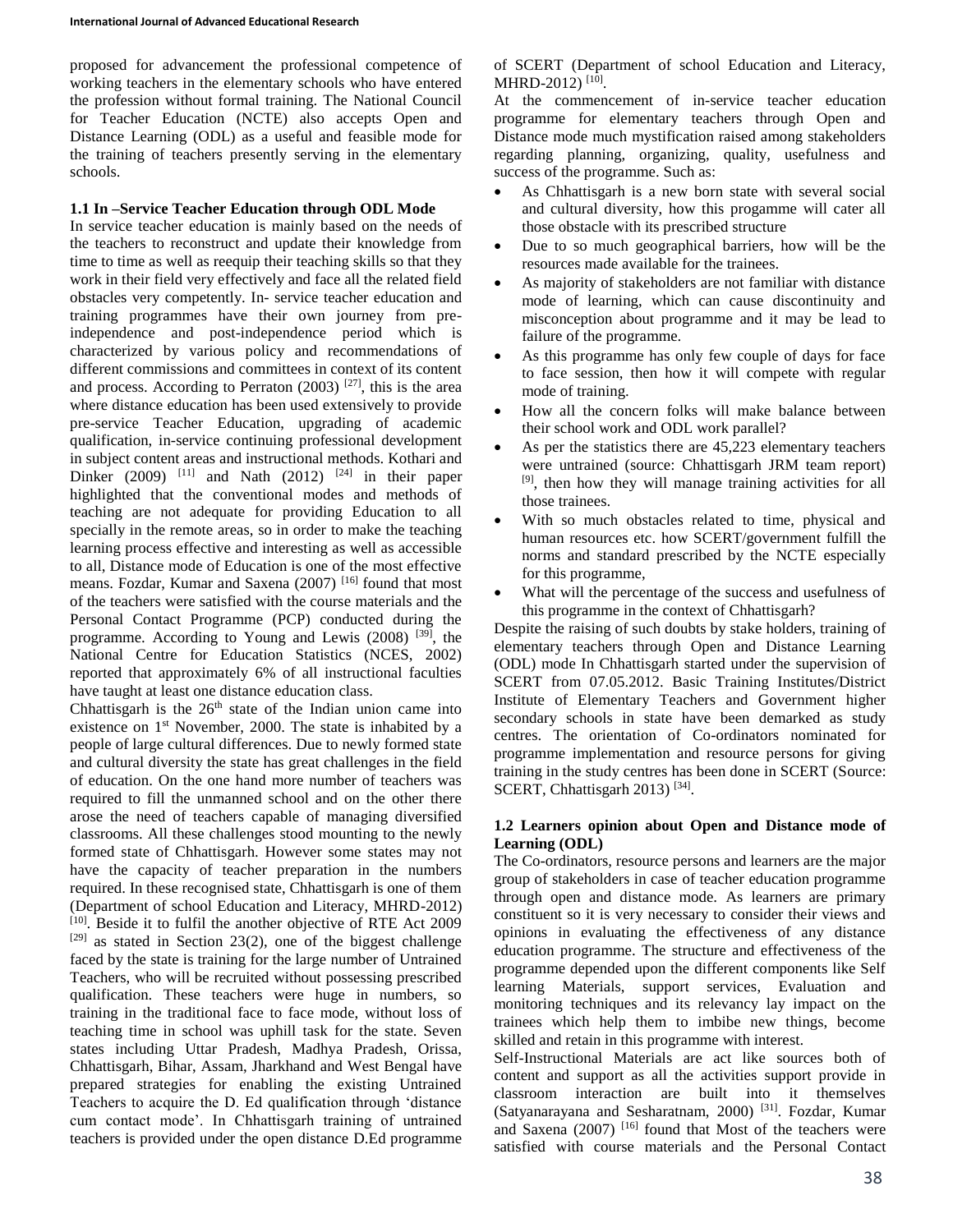Programme (PCP) conducted during the programme. Most of the students are satisfied with the overall quality of distance education courses (Thapliyal, 2014)<sup>[38]</sup>.

Distance education has quality of freedom and flexible learning. Due to this nature it is viable and highly acceptable mode for learning. Alam, Waqar, Zaman, Shehzad and Mehmood  $(2012)$ <sup>[2]</sup> found that distance learning is most  $(55\%)$  offered by younger learners  $( $30$  years).$ 

Çelen, Çelik and Seferoğlu (2013) [7] discussed that for effective implementation of distance education, the determination of teachers' attitude towards this technology is required primarily. They found that majority of teachers (73.6%) want to take distance education courses and believed that distance education facilitates learning.

Learning materials with many innovative ways of learning in distance education also provide own pace to the learners. Munyoka  $(2014)$ <sup>[23]</sup> said that Tele-education system has positively changed their way of learning in one way or another. Ilayaraja, Jeyachitra and Mahesh (2013) [17] also found that the students were satisfied with the library resources and services available to them in distance education programme.

Not only course material but teacher student relationship also place impact on teaching learning process in distance mode. As Carr, Fung and Chan (2006)<sup>[6]</sup> said that the importance of the tutors' roles, rigorous selection procedures are essential. Whereas Baipoledi  $(2010)$ <sup>[3]</sup> argues that most of the learners cried about poor facilities, over workload and poor academic support.

In order to enhance teaching learning, the institutions have to develop learning support services and facilities (Mohapatra, Singh and Rai, 2000)<sup>[22]</sup>.

The outcomes of these studies indicate that learners are accepted distance mode as a feasible mode of the learning as it provides them freedom and own pace of study. This learning mode has capacity to develop knowledge and skills among learners through different innovative resources and also help them to retain in this programme with interest. However some studies also revealed that learners are faced so many challenges which need to be eradicate for the betterment of the programme.

## **1.3 Need of the Study**

The Diploma in Elementary Education programme via Open and Distance mode (D.El.Ed, (ODL) is highly accepted programme by different states of India including Chhattisgarh to provide training to untrained elementary teachers who entered in teaching profession without prescribed professional qualification by National Council for Teacher Education (NCTE). It is also considered as an effective way to fulfil the aim of Right To Education- Act 2009. In this framework, a deep qualitative study was needed about how the elementary teachers who are registered in D.El.Ed, (ODL) programme perceive all the process of this programme. Hence, this study carried out to know the view of those untrained elementary teachers who enrolled in this teacher education programme that whether this programme is relevant for them or not, at what extent they get academic support and what changes they feel. So, finally the target group of elementary teachers is one of the primary stakeholders whose views and opinion need consideration to know the effectiveness the D.El.Ed. (ODL) programme. As the participants are experienced government school teachers, this study help them to judge this programme not only through the eye of a learner but also through the eyes of a teacher.

# **1.4 Objectives**

The major objectives of this study were to know the general perceptions of trainees:

- 1. To identify the Professional relevance and applicability of the programme.
- 2. To find out the Academic support which are provided to them during programme.
- 3. To assess the impact of the programme on the trainees.

## **2. Methodology**

Open and Distance mode of education has made huge commitment in the field of educator training. Many teacher education programmes at different level accept this mode for teachers' education. Diploma in Elementary Education through open and distance mode is one of them. Therefore, the researcher was used survey method under descriptive research to know the opinion of trainees about D.El.Ed. (ODL) programme regarding relevancy and applicability of this programme, academic support they get and impact of programme on untrained teachers.

## **2.1 Sample**

To study the effectiveness of the D.El.Ed. (ODL) programme as perceived by the trainees enrolled in this programme, 300 trainees perusing Diploma in Elementary Education through open and distance mode from the concern 15 study centres of State Council for Education Research and Training (SCERT), Chhattisgarh were selected. Considering the regulations of NCTE, the Diploma in Elementary Education through Open and Distance mode are meant for in-service untrained elementary teachers with a minimum of 2 years teaching experience in government schools.

## **2.2 Tool**

The data were collected through questionnaire which was prepared for the trainees. In the preparation of questionnaire many literature, data tools used by different researchers on this theme and expert opinion were considered. The questionnaire comprised one open ended section in which respondent were asked to write down their Views about D.El.Ed (ODL) programme regarding 1) Professional relevance and Applicability of the programme 2) Academic support 3) Impact of the programme, (based on the article written by Carr, Fung and Chan in,  $2002$ )<sup>[6]</sup>.

## **2.3 Procedure of Data Collection**

It involves careful administration of the questionnaire on all the concern participants. The researcher made a rundown of trainees of concerned study centre, and then 20 trainees were chosen randomly. For collecting valid information an introductive discussion was organized between researcher and respondents about the study. At that point dialog was finished with chose trainees, in regards to the questionnaire which they need to fill.

## **2.4 Data Analysis**

The data obtained from questionnaire were assessed by using content analysis of the written account from the trainees. The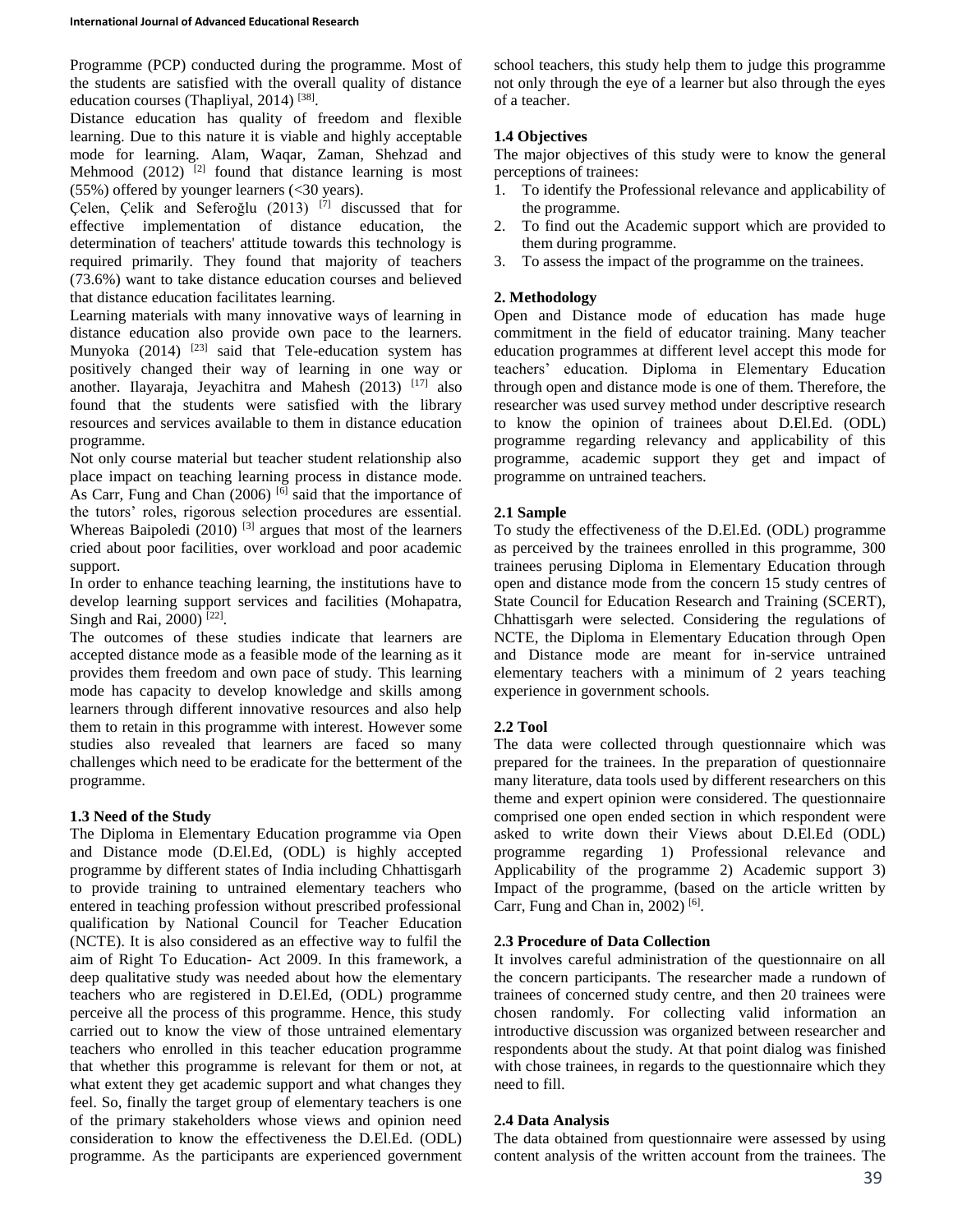collected data were tabulated and analyzed with the percentage technique.

#### **3. Result and Discussion**

The views of trainees on the Professional relevance and applicability of the programme, support which they received during programme and impact of the programme are presented in Table -1, Table-2 and Table -3 respectively.

| Table 1: General perception of Trainees towards Professional relevance and applicability of the programme |  |
|-----------------------------------------------------------------------------------------------------------|--|
|-----------------------------------------------------------------------------------------------------------|--|

| <b>S. No.</b> | <b>Items</b>                                                                    | <b>Responses in percentage</b> |      |                      |
|---------------|---------------------------------------------------------------------------------|--------------------------------|------|----------------------|
|               |                                                                                 | Agree                          |      | Disagree   Undecided |
|               | It inculcate vision to be aware of the educational concerns                     | 76.6                           | 12.1 | 11.3                 |
| 2             | The courses are design as per the needs of elementary school teachers           | 30.7                           | 51.6 | 17.7                 |
| 3             | The structure of the programme is academically sound                            | 34.3                           | 46.8 | 18.9                 |
| 4             | It provides good professional knowledge and skills                              | 70.2                           | 9.6  | 20.2                 |
|               | Skill and knowledge learned through programme is applicable in the work field   | 82.4                           | 4.4  | 13.2.                |
| 6             | There is less scope for practical session as content are too theoretical        | 85.9                           | 11.4 | 2.7                  |
|               | Learning materials are need to be edited and revised as per the present context | 83.7                           | 12.7 | 3.6                  |

As evident from Table-1, 76.6% of the respondents acknowledged that teacher education programme provide them vision to be aware of the other educational concerns whereas 12.1% and 11.3% respondent reported that they are disagree and undecided respectively. 70.2% are agree on the view that this programme provide them good professional knowledge and skills though 9.6% respondents have negative view and 20.2% trainees are undecided. 82.4% respondents have positive view regarding what they learn is applicable in their work field whereas 4.4% and 13.2% respondent are disagree and undecided respectively. Instead of these findings, majority of respondents show their negative view regarding structure of content and self-learning materials. Only 30.7% trainees agreed that course are design as per the needs of the elementary school teachers whereas 51.6% and 17.7% trainees reported that they are disagree and undecided with the statement respectively. 34.3% respondents agreed that courses are academically sound where as 46.8% are disagree with this and 18.9% trainees are silent towards this. 85.9% respondents agreed that content are too theoretical however 11.4% disagreed with the view that content are too theoretical. 2.7% don't show any responses. Furthermore 83.7% are in favor that learning materials are need to be edited and revised as per the present context whereas 12.7% and 3.65 trainees disagree and undecided.

## **A. Discussion**

In the accordance of above findings it is clear that unanimously the respondent positively reported about the relevancy and applicability of the programme. Through programme they get vision to analyze educational issues from different perspectives. It also helps them to learn new things and construct their own beliefs which help them to convey their knowledge in their working field. It is an important aspect to teacher's growth to which programme to be constructed. Ekmekci (2015)  $^{[15]}$  found that 60% of the students thought that the course met their expectations whereas Munyoka  $(2014)$  <sup>[23]</sup> found that majority of respondent accepted that the Tele-education system increased their productivity and pass rate.

With regards to teachers perception towards the course designing and self-learning materials was found not very satisfactory. It shows that the learners expect more from the courses but course designing is not up to the mark as this was too theoretical and there was less scope for the practical which create exhaustion and lack of concern among students. Sharma (2001) [33], Doss (2005) [13] and Çelen, Çelik and Seferoğlu  $(2013)$ <sup>[7]</sup> found same result that Most of the course materials are written in text book style and lacks the characteristics of self-instructional materials. Chandrashekhar  $(2001)$ <sup>[8]</sup>, Rumajogee, Jeeroburkhan, Mohadeb and Mooneesamy (2003) [30], Stella and Gnanam (2004) [36], and Baipoledi (2010) <sup>[3]</sup> found that curriculum is out dated and the low emphasis on practical. So it is very important to edit and revise the learning materials as per the present context and also content should practical oriented as well as interesting. It is also found that resource persons were needed to use more examples and empirical facts instead of more theory.

| <b>S. No.</b> | <b>Items</b>                                                             | Responses in percentage |                 |                  |  |
|---------------|--------------------------------------------------------------------------|-------------------------|-----------------|------------------|--|
|               |                                                                          | Agree                   | <b>Disagree</b> | <b>Undecided</b> |  |
|               | Coordinators and resource persons are supportive                         | 52.7                    | 46.2            |                  |  |
| 2             | There is pleasant-sound relationship between tutors and trainees         | 65.2                    | 33.4            |                  |  |
|               | Trainees are free to express their views and ideas easily                | 69.5                    | 29.3            |                  |  |
| 4             | Resource persons are ready to help and provide guidance about course     | 83.4                    | 15.2            |                  |  |
|               | The time allocated for Interaction with the resource persons is adequate | 29.5                    | 69.1            | 10.4             |  |

**Table 2:** General perception of Trainees towards Academic support

The Table-2 revealed that more than 65.2% trainees expressed their satisfaction with regard to the following aspects of academic support: 1) pleasant-sound relationship between tutors and trainees 2) they are free to express their views and ideas. Whereas 33.4% and 1.4 % trainees are disagree and undecided respectively on the view that there is pleasant relationship, though 29.3% and 1.2% respondent are disagree and undecided respectively on the view that they are free to express their views and ideas. 83.4% trainees agreed that resource persons are ready to help and guide though 15.2% and 1.4% are disagree and undecided respectively. 52.7% trainees agreed that Coordinators and resource persons are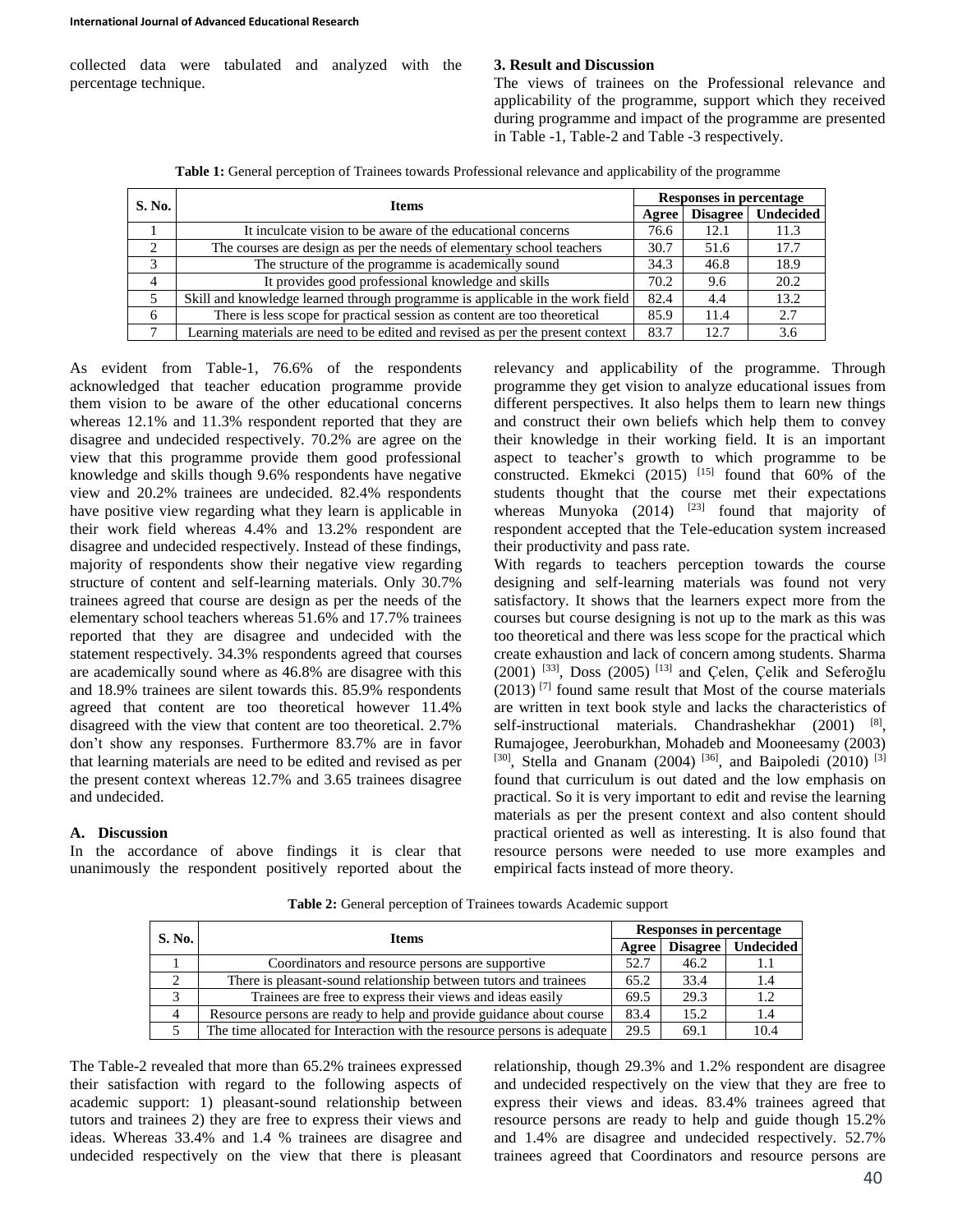supportive whereas 46.2% trainees disagree with this view and 1.1% are silent about this. 69.1% respondents felt dissatisfaction that the time allocated for Interaction with the resource persons is adequate while 29.5% agree with the time allocation whereas10.4% are undecided.

#### **B. Discussion**

It is clear from the above findings that these aspects were indeed crucial to the success and effectiveness for the training. Result revealed that there was need to allocate some more adequate time for interaction with the tutors not only on content issues but on their personal need too. It is also need to develop a healthy relationship between tutors and trainees by sharing their experiences. Beside this it was also needed that Coordinators and resource persons become facilitators and provide such environment in which trainees easily convey their ideas without any threats. Dockter (2016) <sup>[12]</sup>, Semradova and Hubackova (2016) [32], Mahini, Forushan and Haghani (2012)<sup>[21]</sup>, Sung and Mayer (2012)<sup>[37]</sup> suggested that there was need to create good relations between teacher and learners by sharing their personal stories and experiences for enabling the students to develop their skills and motivated towards selflearning. Thapliyal  $(2014)$ <sup>[37]</sup> and Ismaan, Dabaj, Altinay and Altinay  $(2004)$ <sup>[18]</sup> also suggested that there should be healthy communication between the teachers and students and among peers must be encouraged and practiced.

| S. No. | <b>Items</b>                                                                 | Responses in percentage |                 |                  |
|--------|------------------------------------------------------------------------------|-------------------------|-----------------|------------------|
|        |                                                                              | Agree                   | <b>Disagree</b> | <b>Undecided</b> |
|        | It enable the trainees to become independent learner as well as a researcher | 71.3                    | 28.6            | 10.1             |
|        | Trainees become more skilled in professional field                           | 72.6                    | 18.4            | 19.0             |
|        | Learners become motivated to avail other courses through this mode           | 42.3                    | 33.5            | 24.2             |
| 4      | Due to flexible nature of this programme trainees enjoy to study in it       | 41.9                    | 40.7            | 17.4             |
|        | It produced more motivated, confident and disciplined teachers               | 72.5                    | 17.4            | 20.1             |

**Table 3:** General perception of Trainees towards Impact of the programme

As evident from Table- 3, more than 72.5% trainees expressed their view that trainees become more skilled, motivated, and confident and disciplined in professional field. However 18.4%. and 19% trainees show their disagreement and silent respectively towards the view that trainees become more skilled in professional field. 17.4% and 20.1% respondent disagree and undecided respectively towards the view that it produced more motivated, confident and disciplined teachers. Only 41.3% trainees agree that trainees become independent learner as well as a researcher but 48.6% and 10.1% respondents are disagree and silent respectively about this statement. only 42.3% trainees agree that they become motivated to avail other course through this learning mode whereas 33.5% and 24.2% respondents are disagree and silent regarding this statement. Same as 41.9% respondent reported that due to flexible nature of this programme they enjoy to study in it though 40.7% and 17.4% trainees show their disagreement and silence regarding this account.

#### **C. Discussion**

A substantial proportion of respondent accepted that this programme enable them to become intensive learners and researcher over a limited period but it is essential that they use to improve and enrich themselves through this practice. This programme emphasis on this quality and develop this skill by giving assignments and project works which need the skill of self-reading as well as nature of researcher. To become a lifelong learner, teachers must be endorse this capacity and imbibe this habit throughout the life. These practices also improve confident and disciplined to them. It is also crucial for them to promote this capacity among their pupils (Carr, Fung and Chan, 2006) [6]. Another finding was that trainees enjoy to study in this mode but below than 50% trainees have positive responses regarding this. Ekmekci (2015) [15] found same result that 40% of the students thought that they liked 'flexibility' of the course most, where as 35% of the students stated that they enjoyed synchronous courses most. It means that this programme could not inculcate interest and motivation in trainees that's why there is need to revise whole

programme and find out those lacuna which create constrain for the trainees.

#### **3.1 Concluding Comments**

In order to meet the target set by the RTE Act- 2009, Chhattisgarh government adopted open and distance mode to train untrained elementary in-service teachers and uplift their quality.This programme comprised all the important measures which need to successful implementation of any programme but execution is not appropriate. From the above findings it become clear that programme structure is relevant and applicable for the elementary teachers in their work field but designing of courses is not up to the mark as it is too theoretical with less scope of practical practices. So it is highly emphasised that course should be based on self-pedagogy theory, practical oriented with lots of examples and modified as well as updated time to time as per the requirement. There is also need to incorporate different co-curricular activities and innovative resources. The Study centres should provide all the necessary facilities with adequate academic support. To create a good learning environment it is also recommended that there is need to recruitment of trained, sincere, committed and experienced resource persons and improve tutors –learner's relationship. It is also recommended that there should provision of counselling of the trainees regarding contact programmes, learning materials, uses of resources and about their problems so that they enjoy this learning mode and participate in all activities with dedication. To establish credibility in this programme it is also essential that management must be welcome views of stakeholders and incorporate those ideas in their plane and execution.

#### **4. References**

- 1. Aggarwal JC. Development of Education System in India. Shipra Publications, New Delhi, 2010.
- 2. Alam Z, Waqar A, Zaman K, Shehzadi B, Mehmood Y. Perception of Students towards Distance Learning: A Case Study of Pakistan. Journal of American Science. 2012; 8(11):509-517.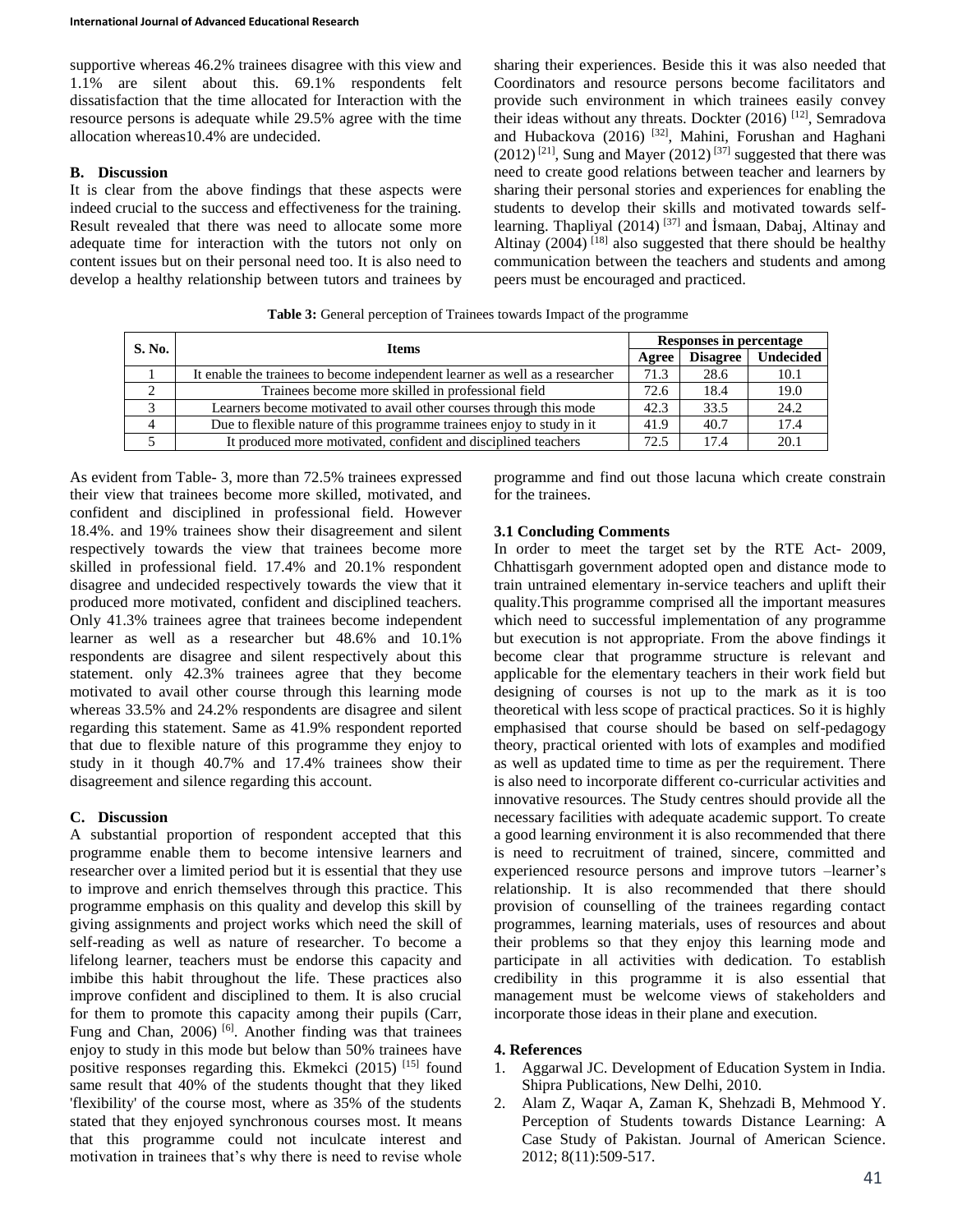- 3. Baipoledi O. The Perception of Teachers upgraded to Diploma in Primary Education (DPE) qualification in Botswana regarding the effectiveness of the Open and Distance Learning (ODL) Mode. Published Dissertation. National University of Educational Planning and Administration. New Delhi. 2010.
- 4. Balwaria RR, Gupta P. Historical Perspective of Teacher Education in India. International Educational E-Journal (Quarterly). 2014; 3(1).
- 5. Bolam R. In-service education and training of teachers and educational change. Final report of CERI project on INSET Paris. (1980); OECD. In Nath, B.K. Distance Mode of In service Training- A New Paradigm for Teacher Training under. Education India Journal. 2012; 1(2).
- 6. Carr R, Fung Y, Chan SK. Distance Education for teacher education: Hong Kong experience. Journal of In-Service Education. 2002; 28(1):163-178. retrieved from http://www.tandfonline.com/loi/rjie19 on 26 july2016
- 7. Çelen FK, Çelik A, Seferoglu SS. Analysis of Teachers' Approaches to Distance Education. Procedia - Social and Behavioral Sciences. 2013; 83:388-392.
- 8. Chandra Shekhar K. An Evaluative Study of Primary School Teacher Education Programme in Andhra Pradesh. Discovery Publishing House, New Delhi, 2001.
- 9. Chhattisgarh JRM team- A Report Joint Review Mission of Teacher Education. 2013.
- 10. Department of school Education and Literacy. Guidelines for implementation of Restructuring and Reorganization of the Centrally Sponsored scheme on Teacher Education. Ministry of Human Resource Development, Government of India, New Delhi. 2012, 3-110.
- 11. Kothari RG, Dinkar G. Elementary Teacher Education through Distance Mode. Indian Journal of Open Learning. 2007; 16(2).
- 12. Dockter J. The Problem of Teaching Presence in Transactional Theories of Distance Education. Computers and Composition. 2016; 40:73-86.
- 13. Doss M. In- service Teacher Education: A Road to Professional Competence. University news. 2005; 43(18):94-95.
- 14. Duggal S. In-service Education of Assistant Teachers. University news. 2005; 43(25):13.
- 15. Ekmekçi E. Distance-education in foreign language teaching: evaluations from the perspectives of freshman students. Procedia - Social and Behavioural Science. 2015; 176:390-397.
- 16. Fozdar BI, Kumar LS, Saxena A. In-Service Teacher Training Programme: An Analysis of Learner Opinion on the Effectiveness of the Programme. Malaysian Journal of Distance Education. 2007; 9(2):65-87.
- 17. Ilayaraja M, Jeyachitra S, Mahesh D. Students Perception and Attitude Regarding Library Services towards Distance Education Programs. Paripex - Indian Journal of Research. 2013; 2(12).
- 18. İsmaan A, Dabaj F, Altinay Z, Altinay F. The Evaluation of Students' Perceptions of Distance Education. The Turkish Online Journal of Educational Technology – TOJET. 2004; 3(3).
- 19. Joshi R. Challenges to Teacher Education in 21<sup>st</sup> Century. University news. 2005; 3(18).
- 20. Kumarasamy K. Teacher Education in the Twenty First Century. University news. 2000; 38(48):11-13.
- 21. Mahini F, Forushan ZJA, Haghani F. The importance of teacher's role in technology-based education. Procedia - Social and Behavioral Sciences. 2012; 46:1614-1618.
- 22. Mohapatra KM, Singh RP, Rai JSP. A Model to Evaluate Teaching and Institutional Performance in Higher Education. Journal of Education Planning and Administration. 2015; 29(3).
- 23. Munyoka W. Evaluation Impact of Tele-Education As New Open Distance Learning Delivery Mode on Learners in Botswana. Procedia - Social and Behavioural Sciences. 2014; 116:1248-1252.
- 24. Nath BK. Distance Mode of In service Training- A New Paradigm for Teacher Training under. Education India Journal. 2012; 1(2).
- 25. National Curriculum Framework. National Council of Educational Research and Training. Sri Aurobindo Marg: New Delhi. 2005.
- 26. National Council for Teacher Education. National Curriculum Framework for Teacher Education (NCFTE) - 2009: Towards Preparing Professional and Human Teacher. NCTE. New Delhi. 2010.
- 27. Perraton H. Models for Open and Distance Learning 1: Teacher Education and Training. In Nath, Baiju. K. Distance Mode of In service Training- A New Paradigm for Teacher Training under. Education India Journal. 2003; 1(2).
- 28. Rathore HCS. Management of Distance Education in India. Ashish Publishing House: New Delhi, 1993.
- 29. Right of Children to Free and Compulsory Education Act. The Gazzette of India, New Delhi, 2009.
- 30. Rumajogee RF, Jeeroburkhan P, Mohadeb V, Mooneesamy. Case Study on Distance Education for Teacher Education in Mauritius. In Association for the Development of Education in Africa ADEA Biennial Meeting, Grand Baie, Mauritius, 2003.
- 31. Satyanarayana P, Sesharatnam C. Distance Education What? Why? How? Bookling Corporation: Hyderabad, 2000.
- 32. Semradova I, Hubackova S. Teacher responsibility in distance education. Procedia - Social and Behavioural Sciences. 2016; 217:544-550.
- 33. Sharma MC. Teacher Education through Distance Mode: An Indepth Study. Indian Journal of Open Learning. 2001; 10(2):193-202.
- 34. Singh DP, Gupta SP. Quality Assurance in Distance Education. Allahabad. UP Rajshri Tandon Open University. 2005.
- 35. SCERT. Chhattisgarh rajya me prathamik vidhayalaya ke sevarat aprashikshit shikshako ka Durasth padhhati se D.El.Ed prashikchhan. 2013. Raipur. SCERT. http://scert.cg.gov.in/ dedodldistance201314/pptslides/deddistancefirstyearpptoc

t2013.pdf. April 26, 2014.

- 36. Stella A, Gnanam A. Quality assurance in distance education: The challenges to be addressed. Higher Education. 2004; 47:143-160.
- 37. Sung E, Mayer RE. Five facets of social presence in online distance education. Computers in Human Behaviour. 2012; 28:1738-1747.